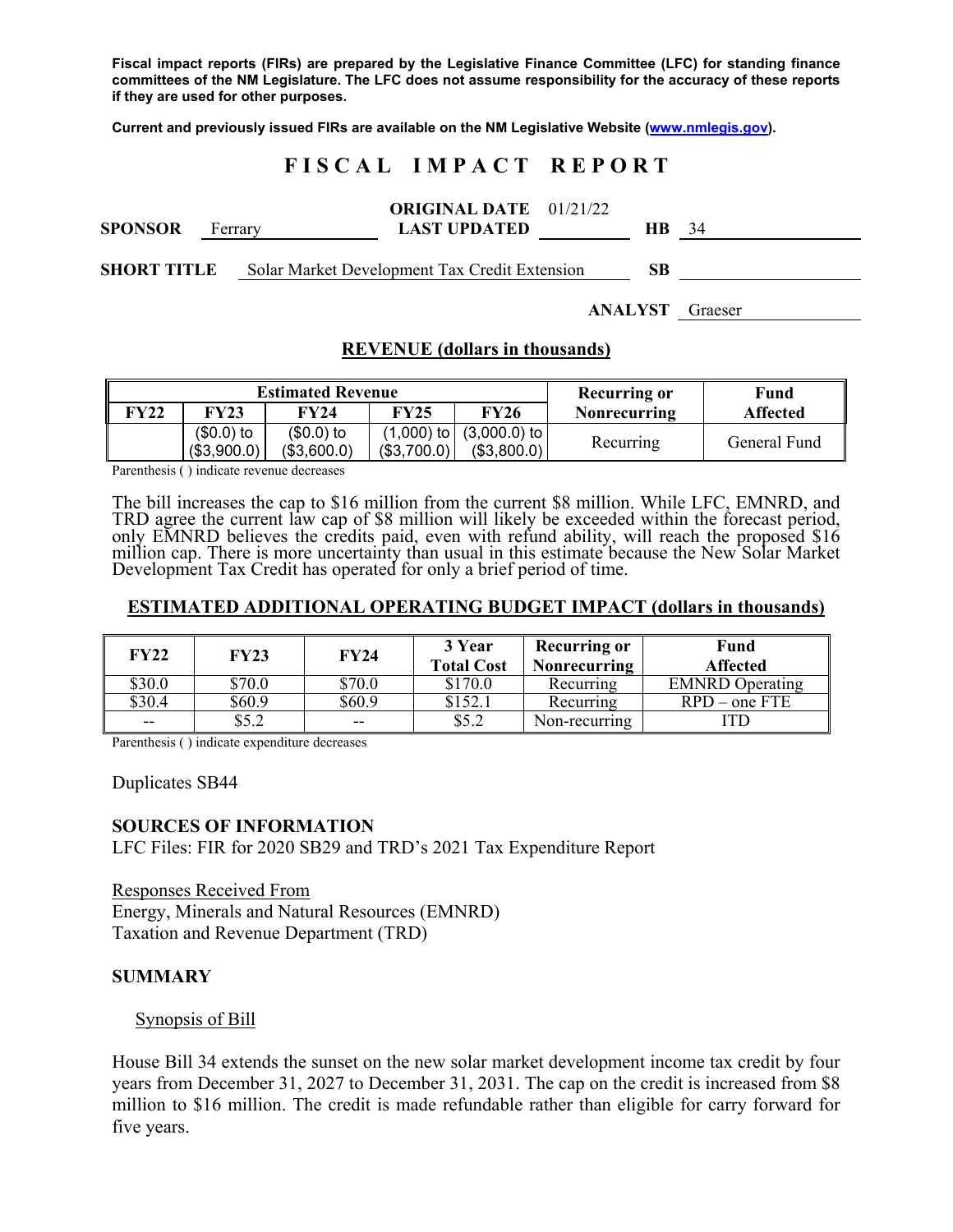The effective date of the bill is not stated; assume 90 days after the close of the legislative session or May 18, 2022. The credit is applicable for tax years beginning January 1, 2022. There is an implicit delayed repeal (sunset) of the provisions of this bill, since systems must be installed prior to the end of 2031.

## **FISCAL IMPLICATIONS**

This bill expands a tax expenditure with a cost that is difficult to determine but likely significant. LFC has serious concerns about the significant risk to state revenues from tax expenditures and the increase in revenue volatility from erosion of the revenue base. The Committee recommends the bill adhere to the LFC tax expenditure policy principles for vetting, targeting, and reporting or be held for future consideration.

EMNRD expects the provisions of this bill will stimulate an expansion of the market and a collateral expansion in the number of approved claims for refund. The potential fiscal revenue impact to the general fund could be an additional \$8 million, if the solar installations continue to increase. Because the New Solar Market Development Tax Credit is quite new, there is only limited data available from EMNRD and TRD.

| Summary of New Solar Market Development Credit Use Data from EMNRD and<br>TRD                                                                                                                                                                                                                                                                                                                                                                                                      |             |             |  |  |
|------------------------------------------------------------------------------------------------------------------------------------------------------------------------------------------------------------------------------------------------------------------------------------------------------------------------------------------------------------------------------------------------------------------------------------------------------------------------------------|-------------|-------------|--|--|
| <b>EMNRD</b>                                                                                                                                                                                                                                                                                                                                                                                                                                                                       | <b>TY20</b> | <b>TY21</b> |  |  |
| <b>Installations</b>                                                                                                                                                                                                                                                                                                                                                                                                                                                               | 2.364       | 1.680       |  |  |
| Expenditures                                                                                                                                                                                                                                                                                                                                                                                                                                                                       | \$6,682,831 | \$5,166,768 |  |  |
| Average Credit Claim                                                                                                                                                                                                                                                                                                                                                                                                                                                               | \$2,827     | \$3,075     |  |  |
| Average Installation                                                                                                                                                                                                                                                                                                                                                                                                                                                               | \$28,269    | \$30,755    |  |  |
| Average size of installation in watts                                                                                                                                                                                                                                                                                                                                                                                                                                              | 6,800       | 6,800       |  |  |
| Implying an installed price(\$ per watt)                                                                                                                                                                                                                                                                                                                                                                                                                                           | \$4.16      | \$4.52      |  |  |
| TRD                                                                                                                                                                                                                                                                                                                                                                                                                                                                                |             |             |  |  |
| Claims                                                                                                                                                                                                                                                                                                                                                                                                                                                                             | 1,475       |             |  |  |
| Expenditures                                                                                                                                                                                                                                                                                                                                                                                                                                                                       | \$3,477     |             |  |  |
| Average Credit Claim                                                                                                                                                                                                                                                                                                                                                                                                                                                               | \$2,357     |             |  |  |
| Average Installation                                                                                                                                                                                                                                                                                                                                                                                                                                                               | \$23,573    |             |  |  |
| Percentage of approvals paid by TRD                                                                                                                                                                                                                                                                                                                                                                                                                                                | 52%         |             |  |  |
| Note that the claimed installed price of over \$4.00 per watt is substantially higher than implied in the literature. Also note the<br>significant discrepancy between EMNRD approvals and TRD paid claims. Only 52% of TY20 approved expenditure were<br>claimed on 2020 returns. Finally, note that EMNRD expects claims to increase substantially, exceeding the current \$8 million<br>annual cap by TY21 and, perhaps, exceeding the proposed cap of \$16 million by TY 2025. |             |             |  |  |

EMNRD estimates that because these changes will likely increase the number of applications, there will be an increased fiscal impact on the agency for staff support to expand the tax credit program to handles this increase. According to EMNRD there would be an estimated cost of \$70 thousand, for a new staff position to support application processing and review and an additional approximately \$30 thousand for program redesign, administrative, legal and information technology staff to update the current application process.

TRD estimates the fiscal impact of the increased cap amounts and refund ability as follows: "The New Solar Market Development Tax Credit was enacted beginning Tax Year 2020, while a prior solar market development credit program was available from tax years 2006 through 2016. Based on data received from EMNRD, an average of 1,000 photovoltaic systems received the previous solar market development credit and approximately 350 solar thermal systems received it. Given the \$3 million maximum aggregate cap amount on the credit for photovoltaic systems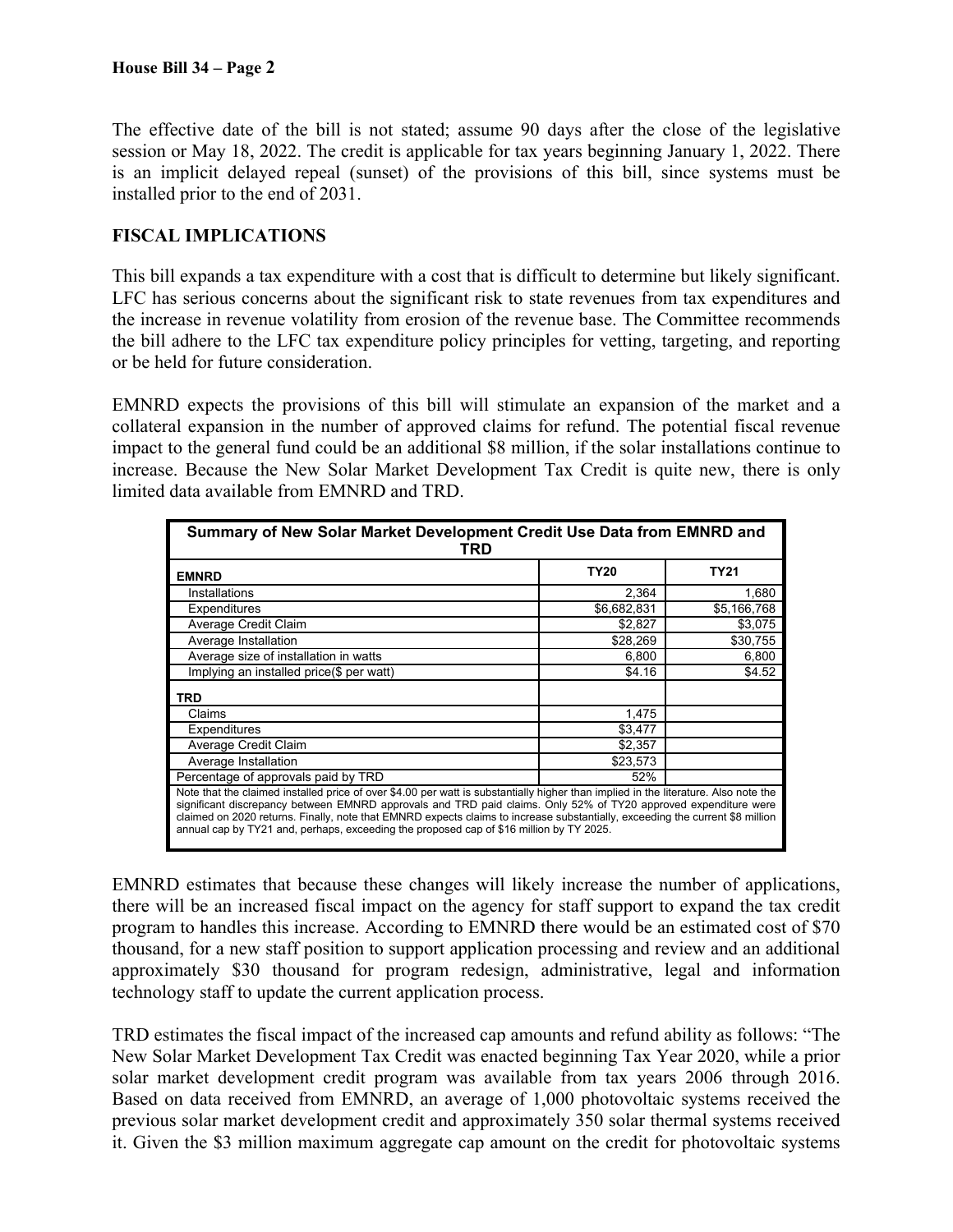#### **House Bill 34 – Page 3**

and a weighted average total system cost of \$28,640, photovoltaic system credits were hitting the cap by the third year of the previous credit.

TRD also highlights that, during the prior credit, the average cost per watt for an installed residential photovoltaic system dropped from \$9.01 per watt in 2009 to \$4.50 per watt in 2016. Estimated national median installed prices in 2020 for residential installations were at \$3.80 per watt<sup>1</sup>. The average residential installation price in New Mexico would be around \$24,700, assuming national average per watt costs, a 14 percent decrease in system installation cost from the previous credit program. Further cost reductions are being sought by the U.S. Department of Energy's Solar Energy Technologies Office to maintain cost incentives over the lifetime of solar photovoltaic systems." The federal government continues a residential energy credit through tax year 2023 and a commercial credit beyond tax year 2022. The state solar energy systems gross receipts tax deduction, Section 7-9-112 NMSA 1978, also provides a deduction from the sale and installation of solar energy systems if used to generate power for on-site consumption.

Lower installation prices and current solar market tax deductions and credits contribute to incentivizing continued growth in residential photovoltaic installations. U.S. Energy Information Administration data for solar photovoltaic net generation by sector indicates that between October 2015 and October 2021, New Mexico residential solar photovoltaic generation increased at an annual average rate of 31 percent and small-scale systems in the commercial sector increased at a rate of 9 percent<sup>2</sup>. In FY21, a total of 1,529 taxpayers claimed the New Solar Market Development Tax Credit from TRD. TRD assumes applications for this credit will continue to grow at an average annual rate of 20 percent to support the growth trend in solar photovoltaic generation seen between 2015 and 2021. However, with these assumptions while the state may reach the current cap of \$8 million for aggregate credit in FY25, the state would not reach the proposed cap of \$16 million in the forecasted timeframe.

LFC staff notes TRD analysis may not have included that the tax credit becomes refundable with 2022 tax returns filed in late FY22, because the applicability date of the changes affect the 2022 tax year. The current law carryover would be reduced for 2020 and 2021, but would not be repealed (See TECHNICAL ISSUES for discussion). Even with no expansion in the number of installations and claims, the refundable tax credits will more closely approach the approvals. If there is an expansion in the number of claims, then this expansion will also increase the estimate. LFC analysis found the current law is expected to lead to approximately \$10.6 million in total credit approvals by TY26, while the proposed law would lead to \$11.6 million in credit approvals and a decrease to the general fund of \$4.1 million by TY26.

Both LFC staff and TRD estimates are shown in the table on page 1, assuming no significant difference between tax year and fiscal year values. In OTHER SUBSTANTIVE ISSUES, TRD explains that some portion of the discrepancy between EMNRD approvals and TRD payment of claims may be administrative. This discrepancy does not affect the estimate of EMNRD approvals but may profoundly affect the estimate of TRD payment of claims.

 $\overline{a}$ <sup>1</sup> Galen Barbose, Naïm Darghouth Eric O'Shaughnessy, and Sydney Forrester, Lawrence Berkeley National Laboratory, "Tracking the Sun – Pricing and Design Trends for Distributed Photovoltaic Systems in the United States", 2021 Edition, September 2021.

<sup>&</sup>lt;sup>2</sup> U.S. Energy Information Administration, "Electric Power Monthly" available at: https://www.eia.gov/electricity/monthly/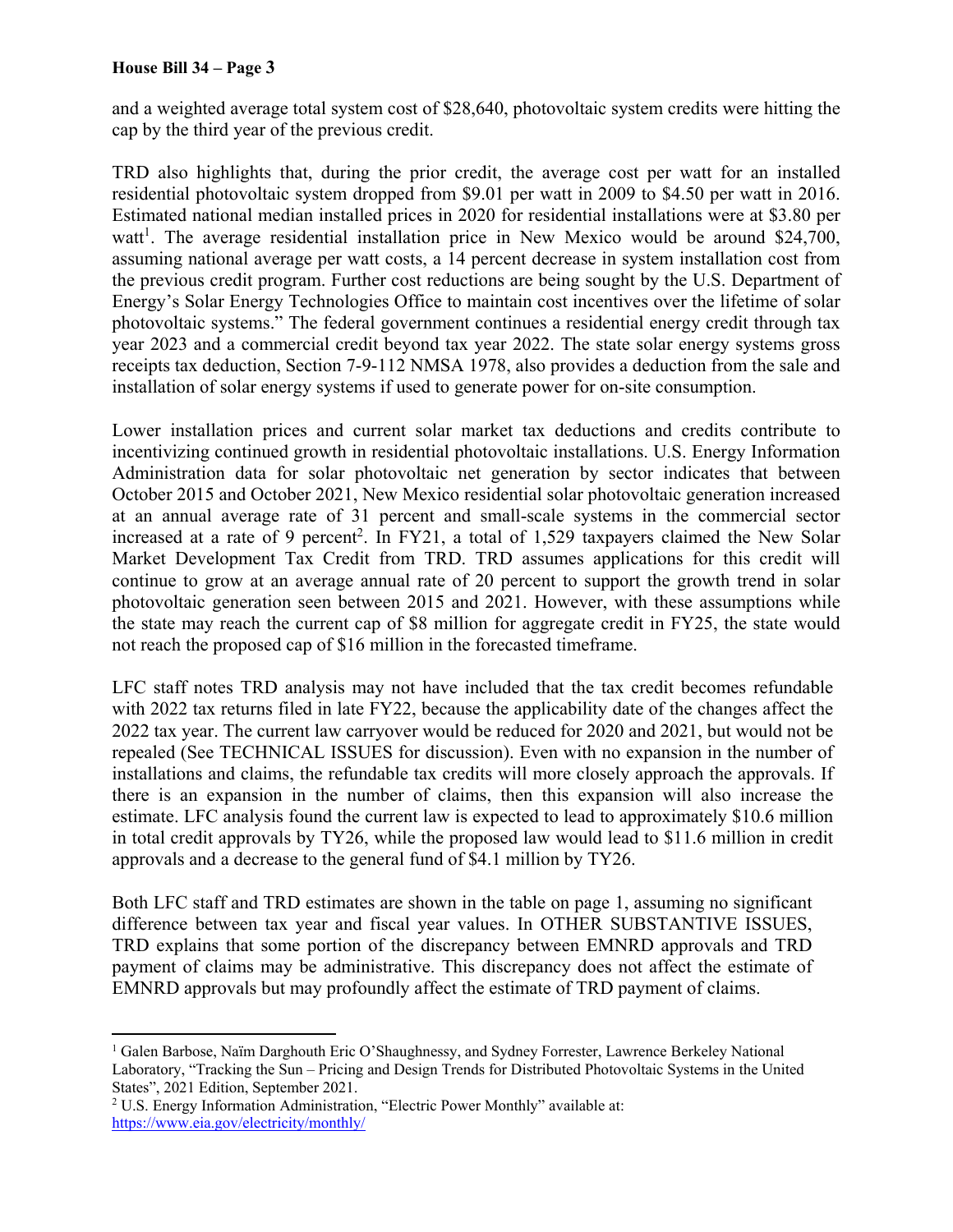## **SIGNIFICANT ISSUES**

According to EMNRD, the agency "has seen a measurable increase in applications submitted for tax credit certificates under the New Solar Market Development Income Tax Credit. This has resulted in an increased workload at EMNRD. The amendments to double the annual cap and make the credit refundable will likely increase volumes and may encourage low- or middleincome homeowners and fixed income applicants to install solar systems, which would represent an expansion of the applicant pool."

"EMNRD's data indicates that the Solar Tax Credit became effective on March 1, 2020, and for that nine-month period over 2,364 solar installations were certified for a tax credit. The total amount of tax credit certificates for 2020 was \$6,682,831. To date, the 2021 tax credit certificates are at 1,680 with a tax credit amount certified of \$5,166,768. Applications for 2021 can be submitted until December 31, 2022. Based on the rate of applications received to date, it is likely that the current annual cap will be reached for 2022 applications."

TRD provides the following: "The bill extends the end date for the credit from 2028 to 2032. TRD supports sunset dates for legislators to review the impact of a credit before extending them, if a sufficient timeframe is allotted for tax incentives to be measured."

"The broader question of subsidizing solar energy has many economic factors to consider including job creation, impacts to established markets, and environmental concerns. A credit is a tax expenditure which gives preferential tax treatment to certain taxpayers. Some economists would argue that energy costs should include indirect impacts of energy use such as environmental impacts. Thus solar energy, which is often expensive to start-up, should be given tax incentives due to its low environmental impact and health and social benefits for the current and future populations. The long-term environmental, health and social benefits outweigh the short-term revenue cost. New job opportunities are associated with solar energy generation, such as solar photovoltaic installers, engineers, and managers. But job displacement also occurs with the shifting incentives for energy production away from traditional fossil fuels. Employees of both the San Juan Generating Station and associated coal mines face losing jobs with the closing of the station and care must be taken to ensure economic stability for those workers."

Given the uncertainty of the federal tax credit for residential solar continuing beyond tax year 2023, this state solar credit would provide a replacement for the federal credit. The proposed credit would support continued consumer demand and stability for the solar energy market. The credit aligns with Executive Order 2019-003, which aims to address climate change and energy waste prevention.

In previous personal income tax credits, including the former solar market development credit, the Legislature chose to implement a collateral corporate income tax credit. The current law does not allow a solar credit to be claimed on regular corporate income tax returns. However, the advent of virtually universal acceptance and use of pass-through entities (PTEs), including Sub-S corporations, Limited Liability Companies (LLCs), partnerships, limited liability partnerships, and others is critical. This credit can be claimed on personal income tax returns reporting income and liability from PTEs.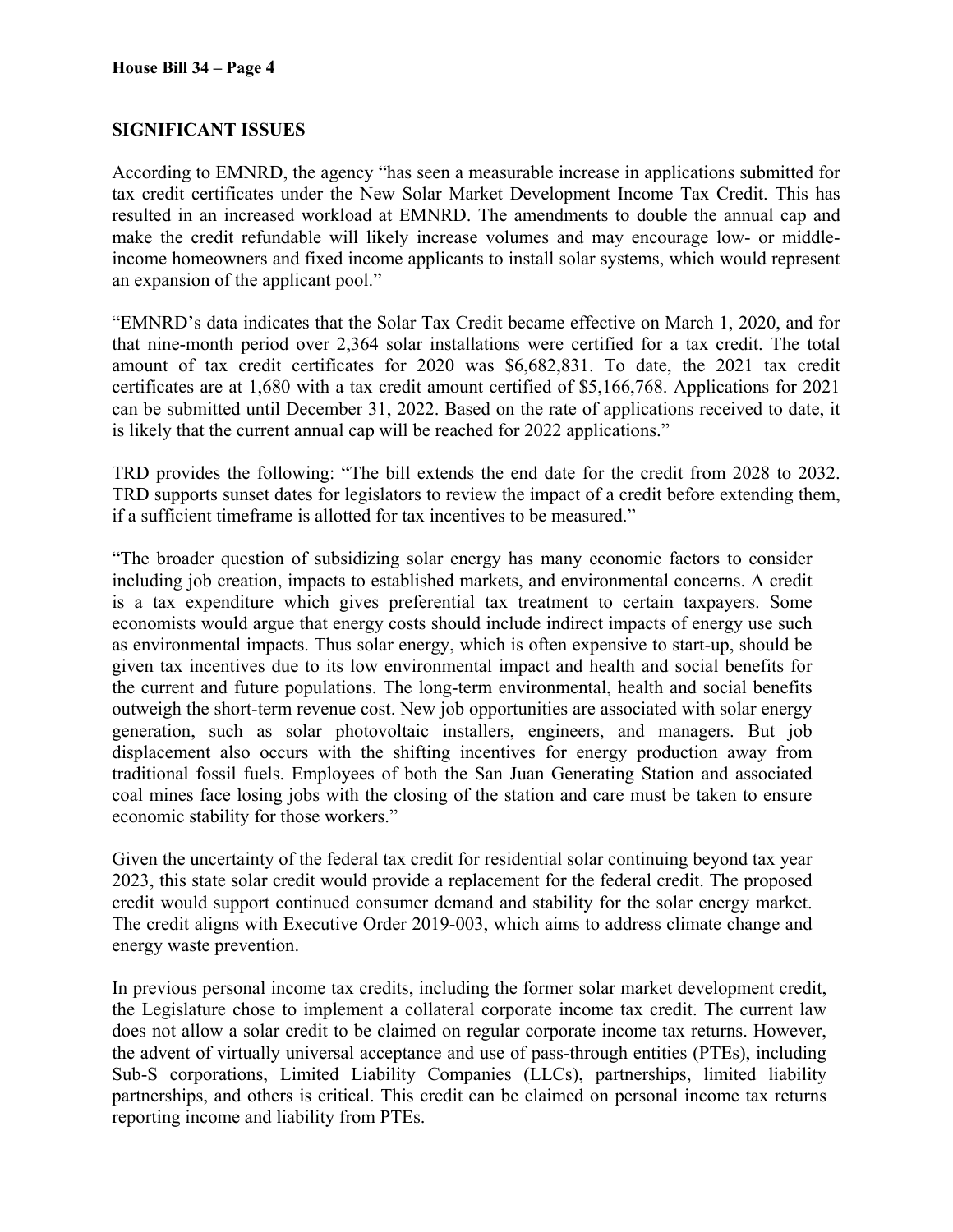## **PERFORMANCE IMPLICATIONS**

The LFC tax policy of accountability is met with the bill's requirement to report annually to an interim legislative committee regarding data compiled from reports from taxpayers taking the deduction and other information to determine whether the deduction is meeting its purpose. The actual report from TRD to the Legislature is likely to be in the form of the annual update of the TRD Tax Expenditure Report. However, note refund ability makes this tax credit different from the 2020 enactment. TRD might be able to separately detail the amount of carryover.

TRD recommends all tax incentive legislation include specific standardizations to facilitate operational efficiency. This includes: (1) Tax credits programs should be limited to five year periods. This term facilitates a market-facing analysis, whereby market changes can be acted upon by legislators; (2) Credits should not be refundable, but they should incorporate a standardized carryforward period of three years. This limits the evaluation period of any tax credit incentive to a total of eight years, and limits the fiscal obligation to a period of three years after expiration; and (3) Legislation should require tax filers to apply for any credit within 12 months of the calendar year the filer qualified for the credit. This incentivizes the filer to use the credit program timely, or risk losing eligibility due solely to their nonfeasance.

## **ADMINISTRATIVE IMPLICATIONS**

EMNRD states that ongoing staff resources are required to manage, redesign electronic application processes, provide system reviews, certify systems for tax credit eligibility, collect data, and maintain a database. Based on feedback from past applicants, many struggled with electronic submissions. In anticipation of increased volumes, EMNRD will need to revise the electronic platform to ensure continued struggles do not increase paper applications which further slowdown processing and significantly increase administrative workloads.

Similarly, TRD states they will need to make information system changes, and update forms and publications. These changes will be incorporated into annual tax year implementation. Currently, all certifications must be entered manually, so if increasing the cap and making the credit refundable leads to an increase in claims received, the administrative workload for TRD will increase. Also, the Information Technology Division (ITD) will need to update GenTax and the Taxpayer Access Point to implement provisions of this bill. ITD will work approximately 100 hours or approximately 1 month for an estimated \$5,164 of staff workload costs. Furthermore, its Revenue Processing Division (RPD) assumes electronic transfer of credit information will not occur before the effective date of the bill and an additional FTE will be required to process additional credit claims, the recurring budget estimate is based on a Tax Examiner-A.

## **CONFLICT, DUPLICATION, COMPANIONSHIP, RELATIONSHIP**

Duplicates SB44

## **TECHNICAL ISSUES**

TRD is somewhat concerned about the effect of eliminating carryover provisions in favor of refund ability. The concern is with the substantial carryover for systems installed in TY20 and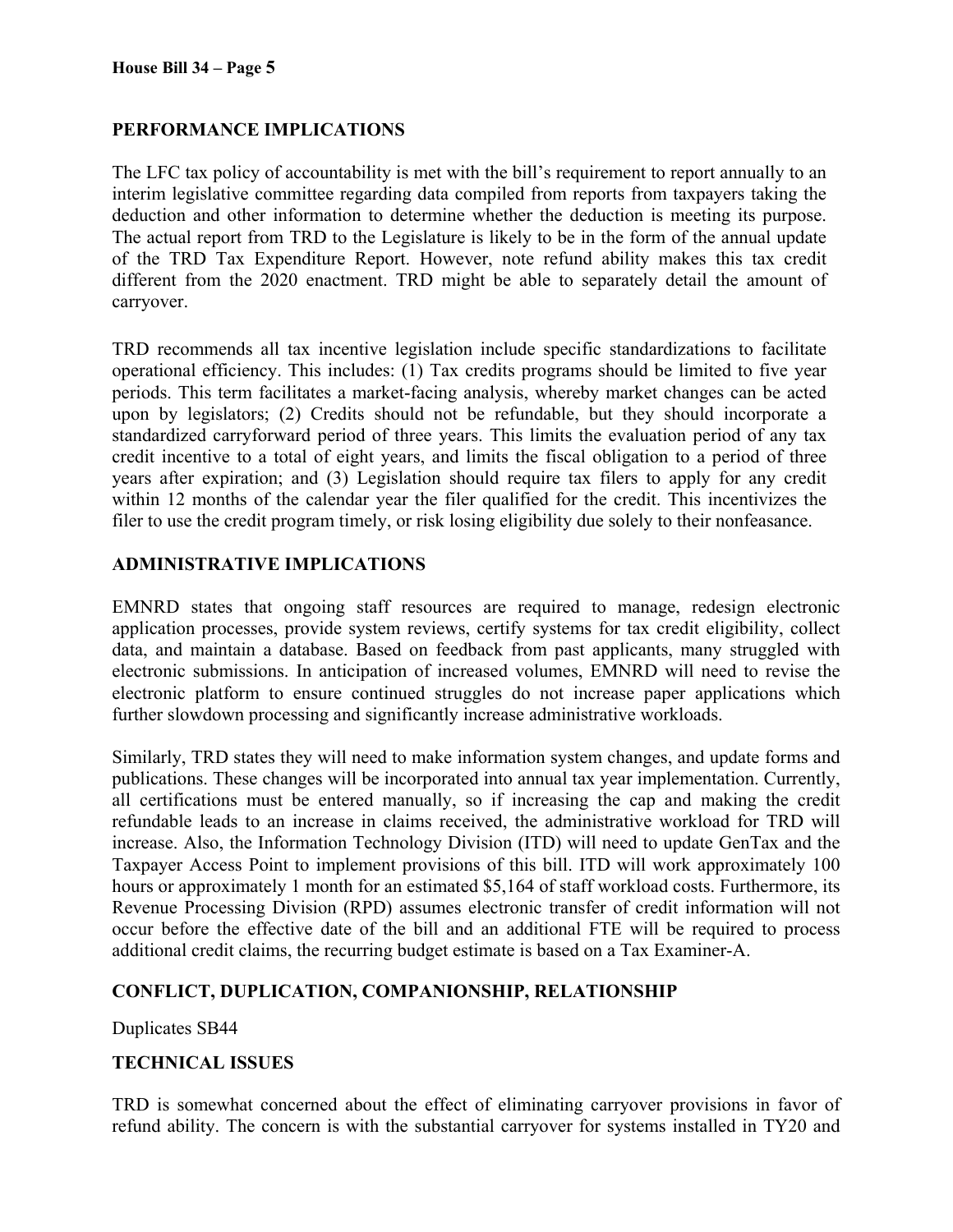TY21. It is unclear whether the carryover provisions have been repealed and collaterally whether any amount of carryover is automatically converted into a claim for refund in excess of tax liability.

TRD suggests the carry forward information is not removed but that the refundable portion of the credit is clarified as follows on page 4 starting on line 1. "That portion of a new solar market development income tax credit that exceeds a taxpayer's liability in the taxable year in which the credit is claimed may be carried forward for a maximum of five consecutive taxable years. Starting for those credits issued with the first claimable tax year starting January 1, 2022, any credit that exceeds a taxpayer's liability in the taxable year in which the credit is claimed shall be refunded to the taxpayer." This will prevent confusion as to which time period's credits are refundable and individuals who have carry forward credit available to them prior to this bill's changes will not be able to get the amount refunded based on current law. This will also make this change easier to administer and easier to estimate the amount of credit that will need to be refunded from this credit. Without this change, it is possible that individuals who have received this credit in the past will file amended returns for prior years and request refunds of any unused credit.

This bill contains an implicit delayed repeal date for installation, but allows rollovers to continue for some time. LFC usually recommends adding a delayed repeal date. In this case, however, the credit should not be repealed until the expiration of the rollover period.

# **OTHER SUBSTANTIVE ISSUES**

TRD notes implementation of the New Solar Market Tax Credit has been somewhat difficult. At least some of the discrepancy noted between EMNRD approvals and TRD's payment of tax credit claims can be explained by this difficulty. Tax year 2020 is the first year TRD received tax credit claims for the New Solar Market Credit. Many returns were not able to be processed at time of receipt due to incomplete information. Some issues were attributed to backlogs at EMNRD. This added to TRD's RPD inventories of returns suspended and caused taxpayer frustration. To better serve the taxpayers and to create department efficiencies, the smooth flow of certification data to TRD is necessary. TRD recommends adding language requiring electronic information sharing for EMNRD certificates awarded. Receiving electronic files of awarded certificate data improves return processing efficiency and accuracy and supports annual reporting by allowing for process automation and avoiding time delays associated with manual processing.

On January 22, 2018, the President's administration announced import tariffs on a portion of the total quantity of imported solar panels and modules.

| Safe Guard Tariffs on Imported Solar Cells and Modules |               |               |                          |  |
|--------------------------------------------------------|---------------|---------------|--------------------------|--|
| Year 1 (2018)                                          | Year 2 (2019) | Year 3 (2020) | Year 4 (2021) and beyond |  |
| 30%                                                    | 25%           | 20%           | 15%                      |  |

\* First 2.5 gigawatt of imported cells are excluded from the additional tariff.

## **WHAT WILL BE THE CONSEQUENCES OF NOT ENACTING THIS BILL?**

1.Any tax expenditure reduces revenue. In this case, a personal income tax credit only reduces general fund revenue, whereas gross receipts tax expenditures tend to reduce both state level taxes and local taxes.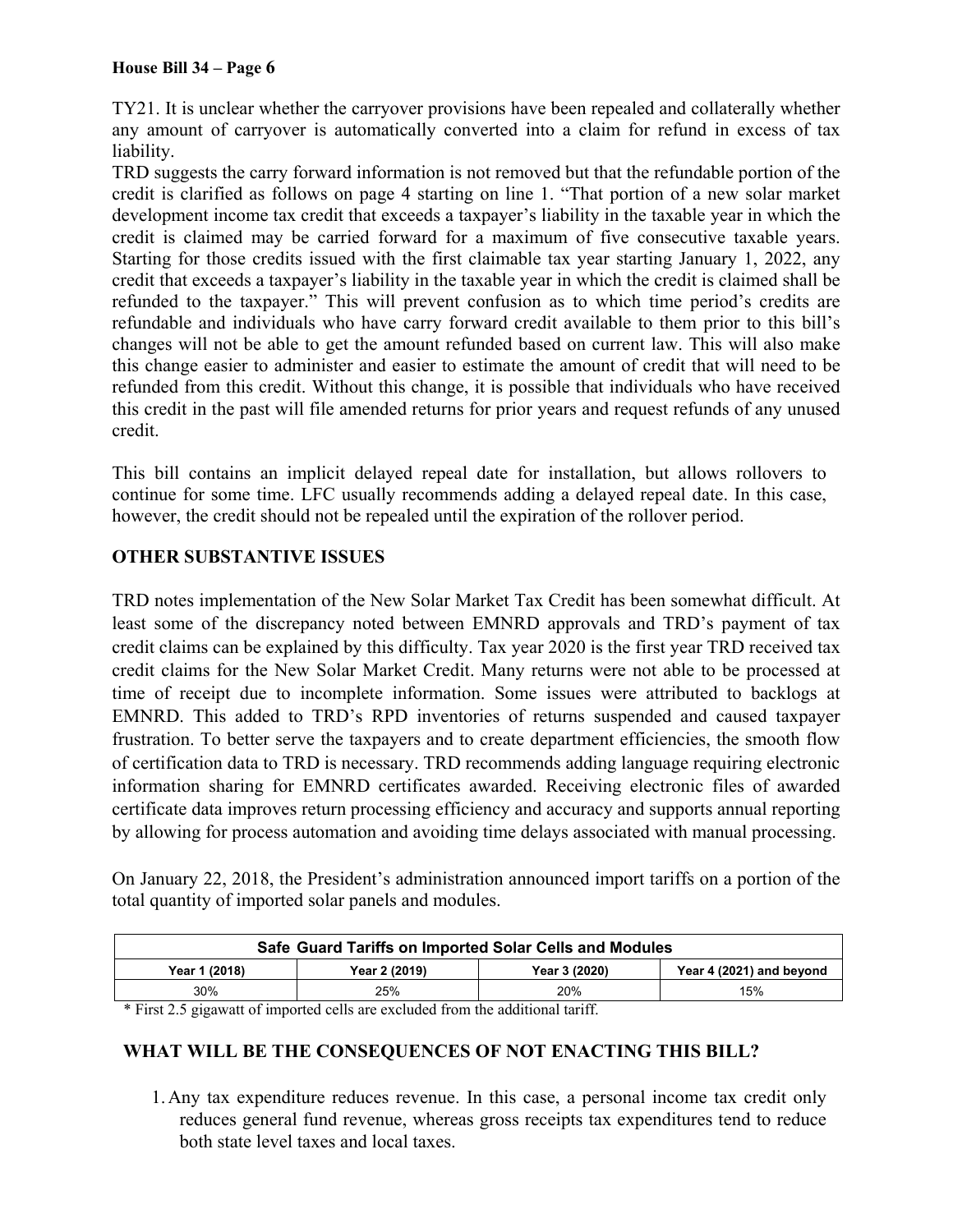- 2.Economic efficiency is also suspect, since this tax expenditure serves to subsidize a particular form of economic activity.
- 3.Overall, the purchase of a 5 or 6 Kilowatt solar array for around \$28 thousand puts this option out of the price range of about 80 percent of New Mexicans. It is, perhaps, still a luxury good, which may raise equity issues.
- 4.Because of the desirable feature of this tax expenditure that minimizes abuse but requires at least three state agencies to be involved (Construction Industries Division of RLD, TRD and EMNRD) and an Investor-Owned Utility (in case of grid-tied systems and the potential of REC), soft costs and approval delays add between \$3,200 and \$4,700 to the costs of a typical 5 Kw system.
- 5.Accountability is preserved with this credit because of the required TRD reporting to the legislature.

#### **Does the bill meet the Legislative Finance Committee tax expenditure policy principles?**

- **1. Vetted**: The proposed new or expanded tax expenditure was vetted through interim legislative committees, such as LFC and the Revenue Stabilization and Tax Policy Committee, to review fiscal, legal, and general policy parameters.
- **2. Targeted**: The tax expenditure has a clearly stated purpose, long-term goals, and measurable annual targets designed to mark progress toward the goals.
- **3. Transparent**: The tax expenditure requires at least annual reporting by the recipients, the Taxation and Revenue Department, and other relevant agencies.
- **4. Accountable**: The required reporting allows for analysis by members of the public to determine progress toward annual targets and determination of effectiveness and efficiency. The tax expenditure is set to expire unless legislative action is taken to review the tax expenditure and extend the expiration date.
- **5. Effective**: The tax expenditure fulfills the stated purpose. If the tax expenditure is designed to alter behavior for example, economic development incentives intended to increase economic growth – there are indicators the recipients would not have performed the desired actions "but for" the existence of the tax expenditure.
- **6. Efficient:** The tax expenditure is the most cost-effective way to achieve the desired results.

| <b>LFC Tax Expenditure</b><br><b>Policy Principle</b>    | Met? | <b>Comments</b>                                                                                                                                                                                                   |
|----------------------------------------------------------|------|-------------------------------------------------------------------------------------------------------------------------------------------------------------------------------------------------------------------|
| <b>Vetted</b>                                            | ✓    | This is an expansion of an existing credit.                                                                                                                                                                       |
| <b>Targeted</b><br>Clearly stated purpose                | ✓    | The solar industry in New Mexico can hardly be considered new. Zomeworks began<br>business in New Mexico in 1969 and is still in business. The purpose is clearly to<br>incentivize the expansion of the industry |
| Long-term goals                                          | ×    | None stated.                                                                                                                                                                                                      |
| Measurable targets                                       | ×    | None stated                                                                                                                                                                                                       |
| <b>Transparent</b>                                       | ✓    |                                                                                                                                                                                                                   |
| Accountable<br>Public analysis<br><b>Expiration date</b> | ✓    |                                                                                                                                                                                                                   |
|                                                          |      |                                                                                                                                                                                                                   |
| <b>Effective</b><br>Fulfills stated purpose              | ×    | No purpose stated                                                                                                                                                                                                 |
| Passes "but for" test                                    | ×    | The industry has been continuously growing, but may be in a saturation phase.                                                                                                                                     |
| <b>Efficient</b>                                         | ×    | Credit serves to subsidize a particular but socially beneficial industry. This may be a<br>way of internalizing positive externalities because of the non-polluting nature of solar-<br>generated electricity.    |
| Key: V Met <sup>x</sup> Not Met                          |      | Unclear                                                                                                                                                                                                           |